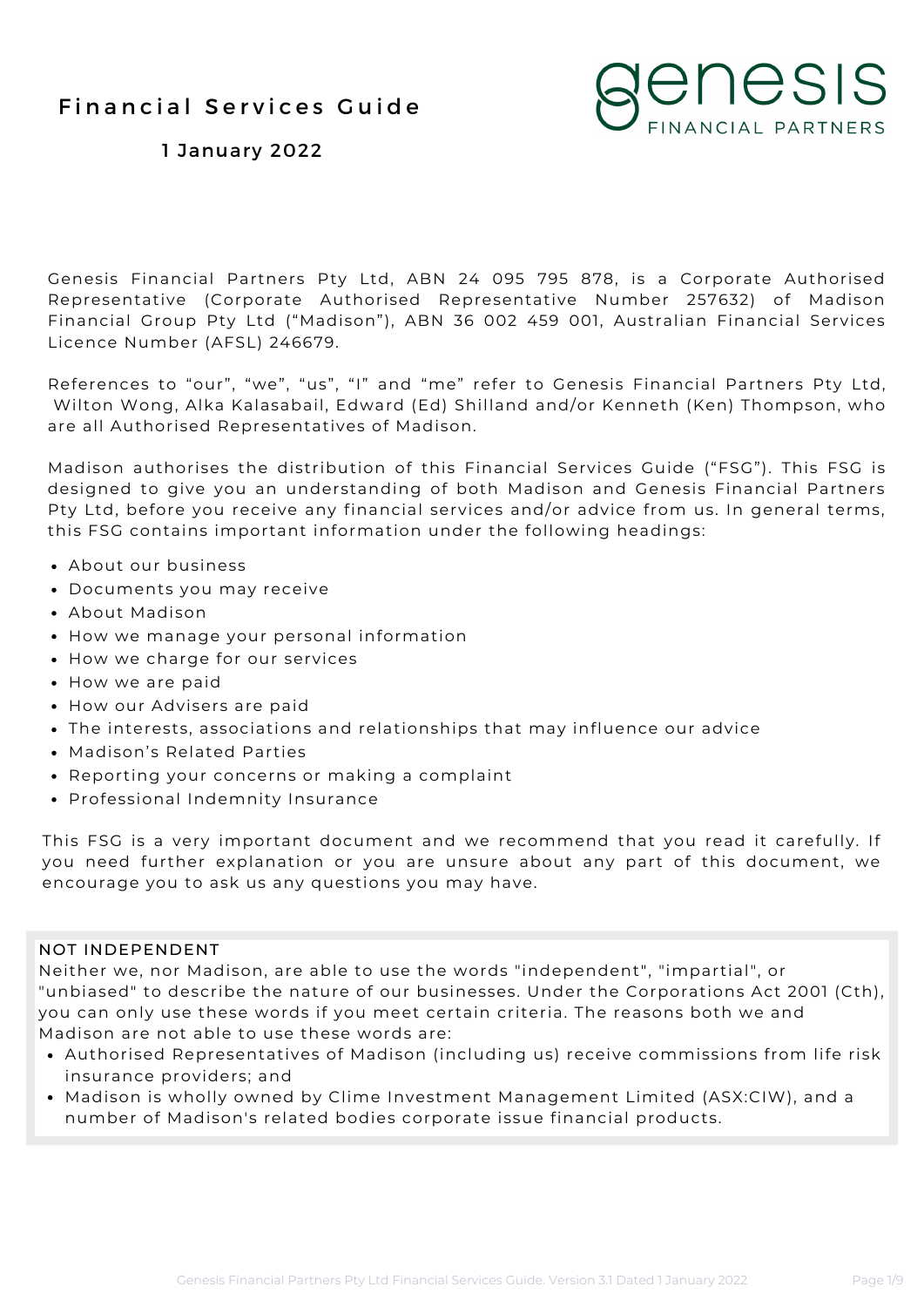

## ABOUT OUR BUSINESS

Should you choose to engage Genesis Financial Partners Pty Ltd, one or more of our advisers will be working with you on your financial plan.

| Name                                                                                             | Wilton Wong                                                                                                                                                                                                                                                                                                                  |
|--------------------------------------------------------------------------------------------------|------------------------------------------------------------------------------------------------------------------------------------------------------------------------------------------------------------------------------------------------------------------------------------------------------------------------------|
| Authorised Representative<br>Number                                                              | 284675                                                                                                                                                                                                                                                                                                                       |
| Email                                                                                            | wwong@genesisfp.com.au                                                                                                                                                                                                                                                                                                       |
| Qualifications,<br>designations and memberships                                                  | I am a member of Self-Managed Superannuation Fund<br>Association (SMSFA) and the Financial Planning Association<br>of Australia (FPA). I hold Master of Financial Planning,<br>Advanced Diploma Financial Services (Financial Planning)<br>and a Bachelor of Engineering.                                                    |
| Madison authorises me<br>to provide general and personal<br>financial product advice and deal in | • Basic Deposit Products<br>• Non-Basic Deposit Products<br>• Government Debentures, Stocks and Bonds<br>• Life Insurance Investment Products<br>• Life Insurance Risk Products<br>• Managed Investments<br>• Retirement Savings Accounts Products<br>• Securities<br>• Standard Margin Lending Facility<br>• Superannuation |
|                                                                                                  |                                                                                                                                                                                                                                                                                                                              |
|                                                                                                  |                                                                                                                                                                                                                                                                                                                              |
| Name                                                                                             | Ed Shilland                                                                                                                                                                                                                                                                                                                  |
| Authorised Representative<br>Number                                                              | 446919                                                                                                                                                                                                                                                                                                                       |
| Email                                                                                            | eshilland@genesisfp.com.au                                                                                                                                                                                                                                                                                                   |
| Qualifications,<br>designations and memberships                                                  | I am a member of Financial Planning Association of Australia<br>(FPA) and am a CERTIFIED FINANCIAL PLANNER®. I am also<br>a member of the Self-Managed Superannuation Fund<br>Association (SMSFA). I hold Bachelor of Commerce and a<br>Graduate Diploma of Financial Planning.                                              |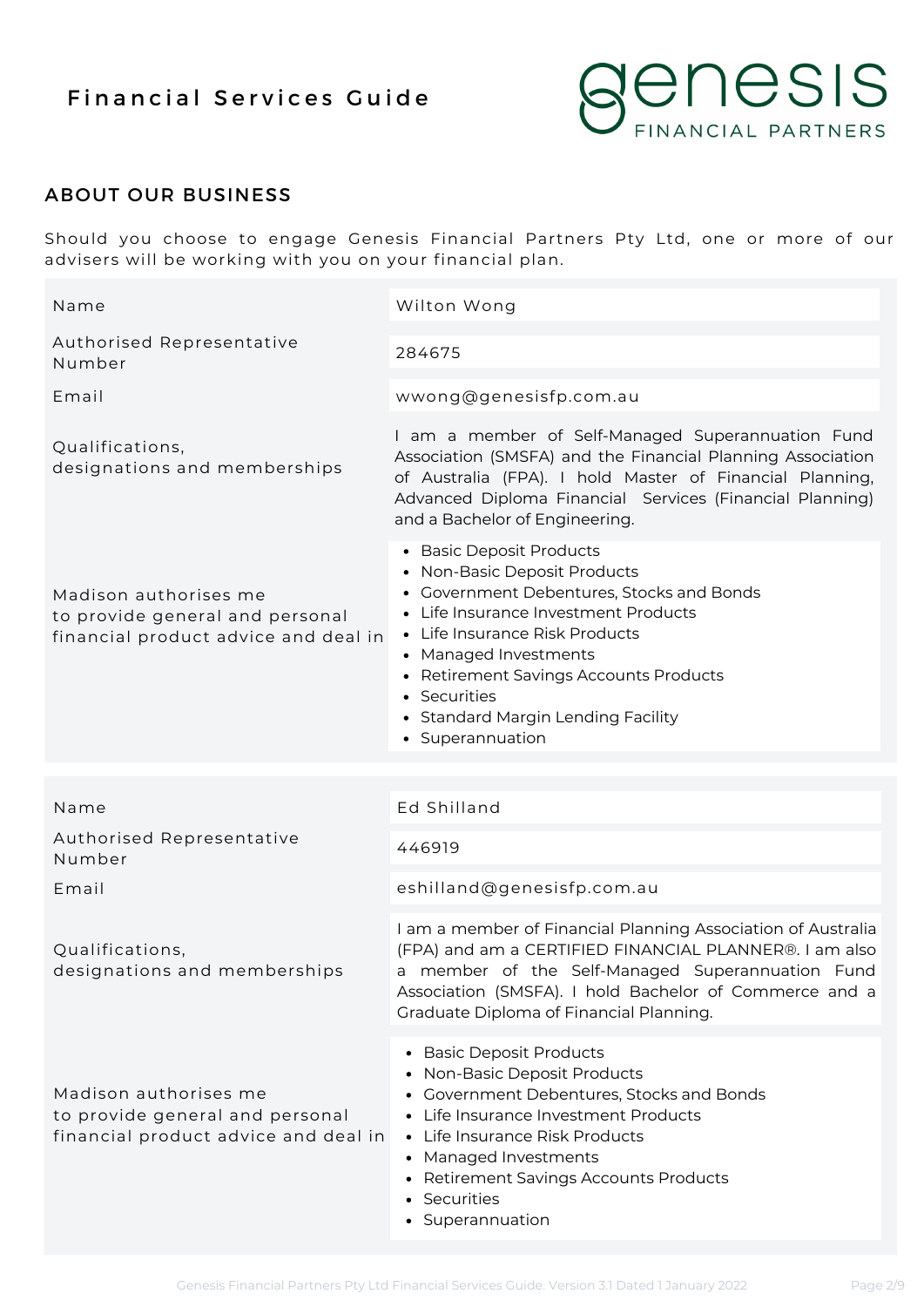

| Name                                                                                             | Alka Kalasabail                                                                                                                                                                                                                                                                                                                    |
|--------------------------------------------------------------------------------------------------|------------------------------------------------------------------------------------------------------------------------------------------------------------------------------------------------------------------------------------------------------------------------------------------------------------------------------------|
| Authorised Representative<br>Number                                                              | 1268845                                                                                                                                                                                                                                                                                                                            |
| Email                                                                                            | akalasabail@genesisfp.com.au                                                                                                                                                                                                                                                                                                       |
| Qualifications,<br>designations and memberships                                                  | I am a member of both the Financial Planning Association of<br>Australia (FPA) and the Self-Managed Superannuation Fund<br>Association (SMSFA). I hold a Bachelor of Economics, a<br>Bachelor of Applied Finance and a Diploma of Financial<br>Planning.                                                                           |
| Madison authorises me<br>to provide general and personal<br>financial product advice and deal in | • Basic Deposit Products<br>• Non-Basic Deposit Products<br>• Government Debentures, Stocks and Bonds<br>• Life Insurance Investment Products<br>• Life Insurance Risk Products<br>• Managed Investments<br>• Retirement Savings Accounts Products<br>• Superannuation<br>• Securities                                             |
|                                                                                                  |                                                                                                                                                                                                                                                                                                                                    |
| Name                                                                                             | Ken Thompson                                                                                                                                                                                                                                                                                                                       |
| Authorised Representative<br>Number                                                              | 261180                                                                                                                                                                                                                                                                                                                             |
| Email                                                                                            | kthompson@genesisfp.com.au                                                                                                                                                                                                                                                                                                         |
| Qualifications,<br>designations and memberships                                                  | I am a member of Financial Planning Association of Australia<br>(FPA) and I am a CERTIFIED FINANCIAL PLANNER®.<br>I am a member of the Self-Managed Superannuation Fund<br>Association (SMSFA) and a SMSF Specialist Advisor TM (SSA<br>TM). I hold a Diploma of Financial Planning.                                               |
| Madison authorises me<br>to provide general and personal<br>financial product advice and deal in | • Basic Deposit Products<br>• Non-Basic Deposit Products<br>• Government Debentures, Stocks and Bonds<br>• Life Insurance Investment Products<br>• Life Insurance Risk Products<br>• Managed Discretionary Account Services<br>• Managed Investments<br>• Retirement Savings Accounts Products<br>• Superannuation<br>• Securities |

#### You can contact us on:

Address: 52 Willoughby Street Kirribilli NSW 2061 Telephone No: (02) 9925 7222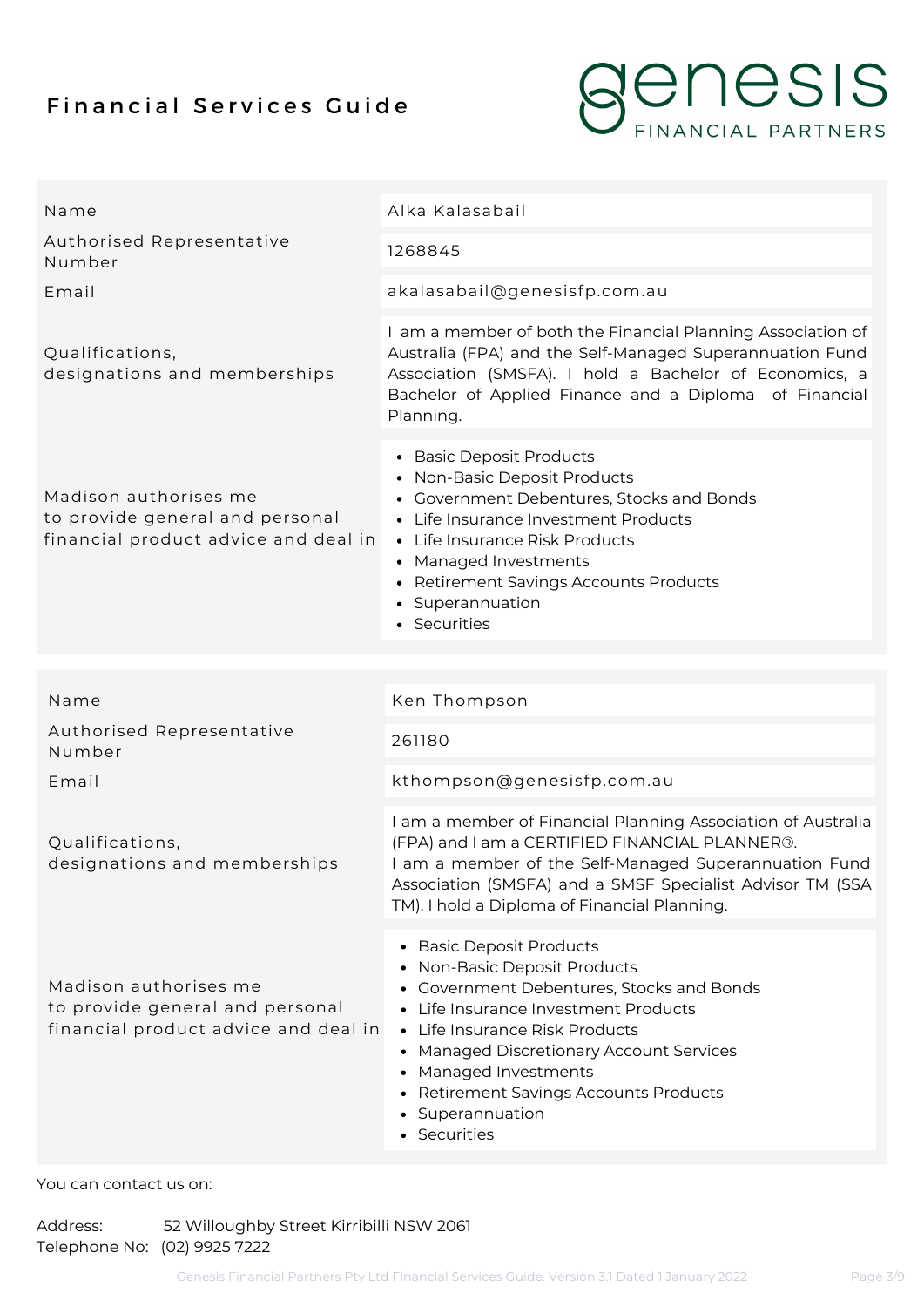

## DOCUMENTS YOU MAY RECEIVE

If we provide you with personal financial advice, we will confirm our recommendations in writing so that you can make an informed decision about the appropriateness and suitability of our advice. Our recommendations will be documented in a Statement of Advice ("SoA") and will be provided to you. A Record of Advice ("RoA") will be used to record any advice where we have provided you with subsequent advice and where your personal circumstances have not changed. You may request a copy of any SoA, RoA or FSG that we have provided to you up to seven (7) years after the date it was provided to you at no cost to you.

If we recommend a particular financial product, we will give you information about that financial product in a document called a Product Disclosure Statement ("PDS"), which contains specific and important information. It is very important for you to read and understand any PDS that we provide you before you can take any action or make a decision in relation to a financial product recommendation.

A Fee Disclosure Statement ("FDS") will be issued to you in instances where you have entered into an Ongoing Service Arrangement ("OSA") with us for a period greater than 12 months. The FDS will contain information about the services you were entitled to receive, the services you received, and the applicable fees for services rendered during the period, in addition to the services you will be entitled to, and the fees applicable, should you wish to continue the OSA for the next 12 months. The FDS requires you to elect to renew or terminate the OSA. You have the right to terminate your OSA at any time in writing via email or post. If you do not renew the OSA within 120 days from the anniversary date, the OSA is taken to be terminated. All ongoing fees will be ceased within the following 30 days, and we will no longer be responsible for providing you with advice or services.

In most cases personal financial product advice will be provided; however, if you do not require personal advice, general advice is available. We can also take your specific instructions to transact on your behalf and place a financial product (that we are authorised to provide personal financial product advice for) without providing any personal financial product advice. After you engage us as your Adviser, we can act on your instructions whether you provide them by telephone, email, or other means of communication agreed to.

### ABOUT MADISON

Madison is an Australian Financial Services Licensee, providing licensee services and support to our business. Madison is licensed under the Corporations Act 2001 (Cth) to provide financial product advice, and to deal, in relation to the following financial products:

- Basic Deposit Products
- Non-Basic Deposit Products
- Securities
- Government Debentures, Stocks and Bonds
- Life Insurance Investment Products
- Life Insurance Risk Products
- Managed Investments
- Managed Discretionary Account Services
- Retirement Savings Accounts Products
- Standard Margin Lending Facility
- Superannuation

Together with us, Madison is responsible for services and advice we provide to you in our capacity as your Financial Adviser, under our authorisation as an Authorised Representative of Madison.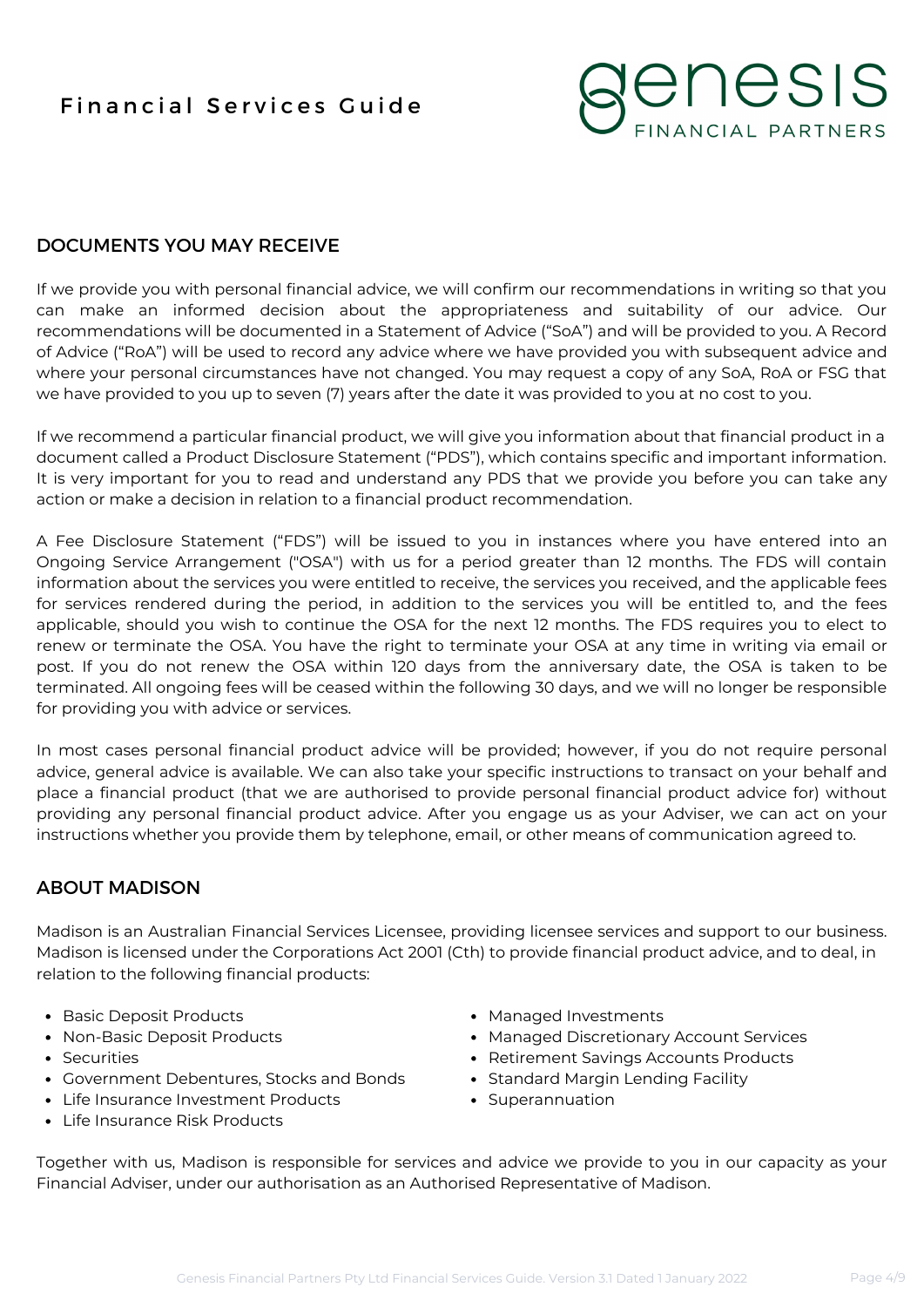

Madison has an Approved Product List (APL), which lists financial products for which independent research has been undertaken and they are approved for Madison Advisers to recommend. If a financial product we believe is in your best interest to hold or acquire is not on the Madison APL, we will need to seek approval from Madison prior to any recommendation. If Madison does not grant this approval, we will discuss this with you.

## HOW WE MANAGE YOUR PERSONAL INFORMATION

We are required to collect personal information about you to provide you with our financial advice and services. We collect personal information so that we can:

- Identify you
- Determine your goals and objectives
- Establish your requirements and provide products and services
- Set up and manage your investment and insurance needs
- Assess and manage your ongoing financial requirements

If you give information to us about another person (like your partner) in relation to the services we provide, you have an obligation to let the other person know that we hold their information. We collect the following personal information:

- Full name, address, contact details
- Employment details and financial circumstances
- Details of your financial needs and objectives
- Information about government assistance and medical history for insurance needs
- Anything else relevant to the financial services you are seeking from us

We are legally required to store this information and records of any advice and services we provide to you. We are also required to share this information with Madison as our AFSL. Information acquired by us while providing our services will not be disclosed to any other party without your express consent, except as required by law or professional obligation. We may use your information for purposes including:

- Providing you with financial product advice
- Assisting you to prepare an application for a financial product
- Telling you about other products or services we make available unless you tell us not to
- Allowing us to perform administrative tasks including outsourcing paraplanning services
- As required by law, regulation or codes binding us such as the Australian Financial Complaints Authority; and
- Any purpose to which you have consented

By providing us with your personal information, you consent to us using it for these purposes, including its storage and retention. We are not likely to disclose your information to organisations overseas. However, we may store your information in cloud or other types of networked or electronic storage. As electronic or networked storage can be accessed from various countries via an internet connection, it is not always practicable to know in which country your information may be held.

If we ask for your personal information and you do not give it to us, we may not be able to provide you with any financial services. For detailed information on how we handle your personal information, please see Genesis' Privacy Policy at www.genesisfp.com.au/privacy-policy .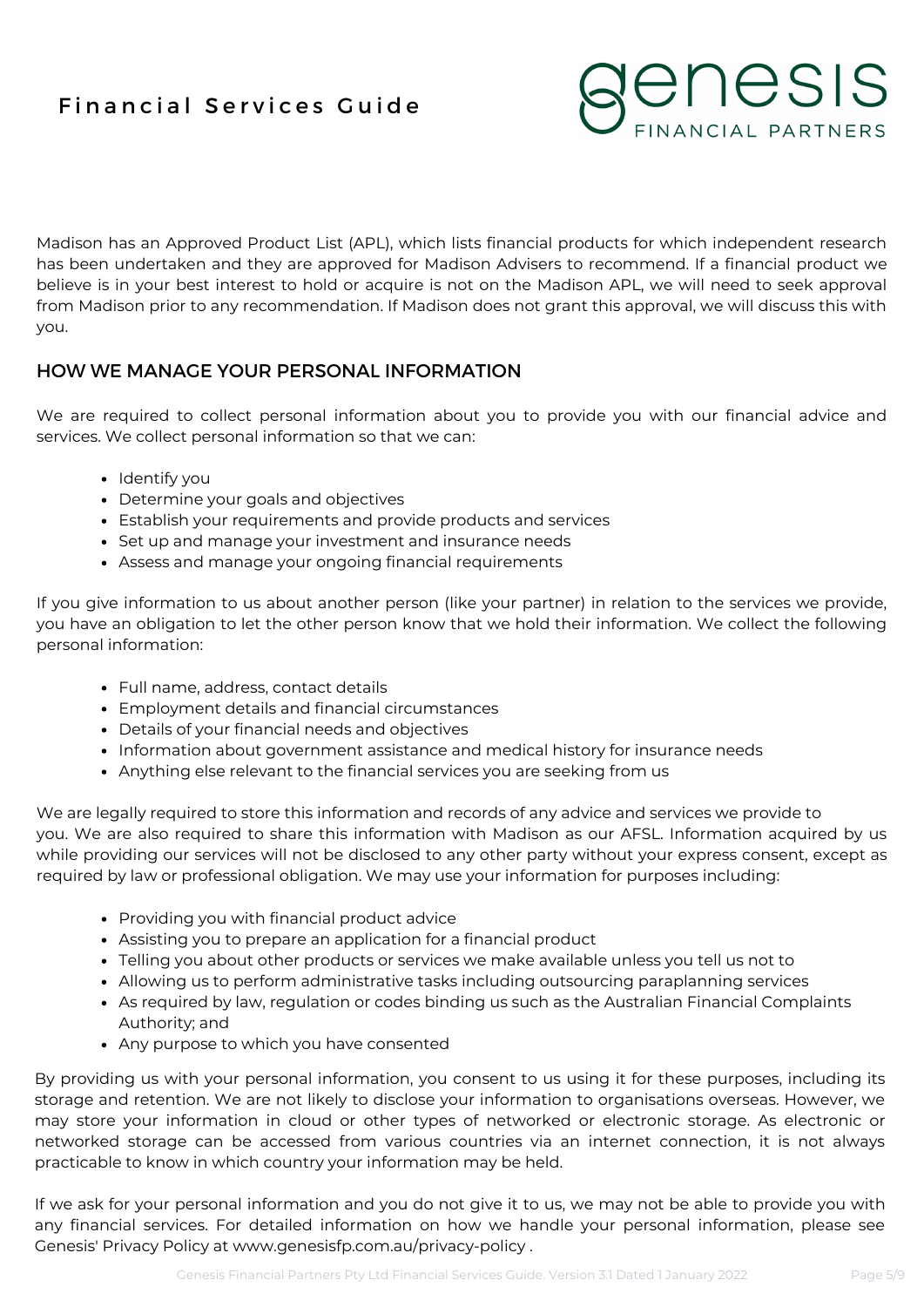

## HOW WE CHARGE CLIENTS FOR OUR SERVICES (ALL FIGURES INCLUSIVE OF GST)

Financial services can be paid for in the following manner (or combination of any of the below):

- (a) The initial consultation is at no cost to you.
- (b) An hourly financial planning advice rate of \$132 to \$462.
- (c) An annual retainer fee starting from \$1,650.

#### INSURANCE COMMISSION

For all new insurance policies from 1 January 2020, the insurer may pay a maximum commission of 66% of the first years' premium and a maximum commission of 33% of the second and subsequent years premiums. For example, if the premium for the first year is \$2,500, we will receive up to \$1,650 in commissions (\$2,500 x 66%). If the premium amount for the second and subsequent year is \$2,600, we will receive up to \$858 in commission (\$2,600 x 33%). For all insurance policies in force prior to the above dates, the maximum commission payable was 121% of the first years' premium. The commission payable in the second and subsequent years varied depending on the commission structure.

The basis and amount of all fees, commissions, adviser service fees and any referrals fees will be fully disclosed in your SoA, RoA, Ongoing Service Arrangement or Letter of Engagement and explained by your adviser prior to the implementation of any advice. An explanation of the fees and charges of the product provider will also be outlined in the relevant Product Disclosure Statement (PDS). No fees will be payable by you in relation to our services or advice without your prior consent.

## HOW GENESIS FINANCIAL PARTNERS PTY LTD IS PAID

All revenue relating to our advice, including fees and commissions, are payable to Madison, who then pass through up to 100% of the revenue to us.

### HOW OUR ADVISERS ARE PAID

Genesis Financial Partners receives commissions and fees from business generated and remunerates all Financial Advisers by way of salary. As a part-owner of the business, Wilton is entitled to receive a percentage of profits and dividends paid by Genesis Financial Partners.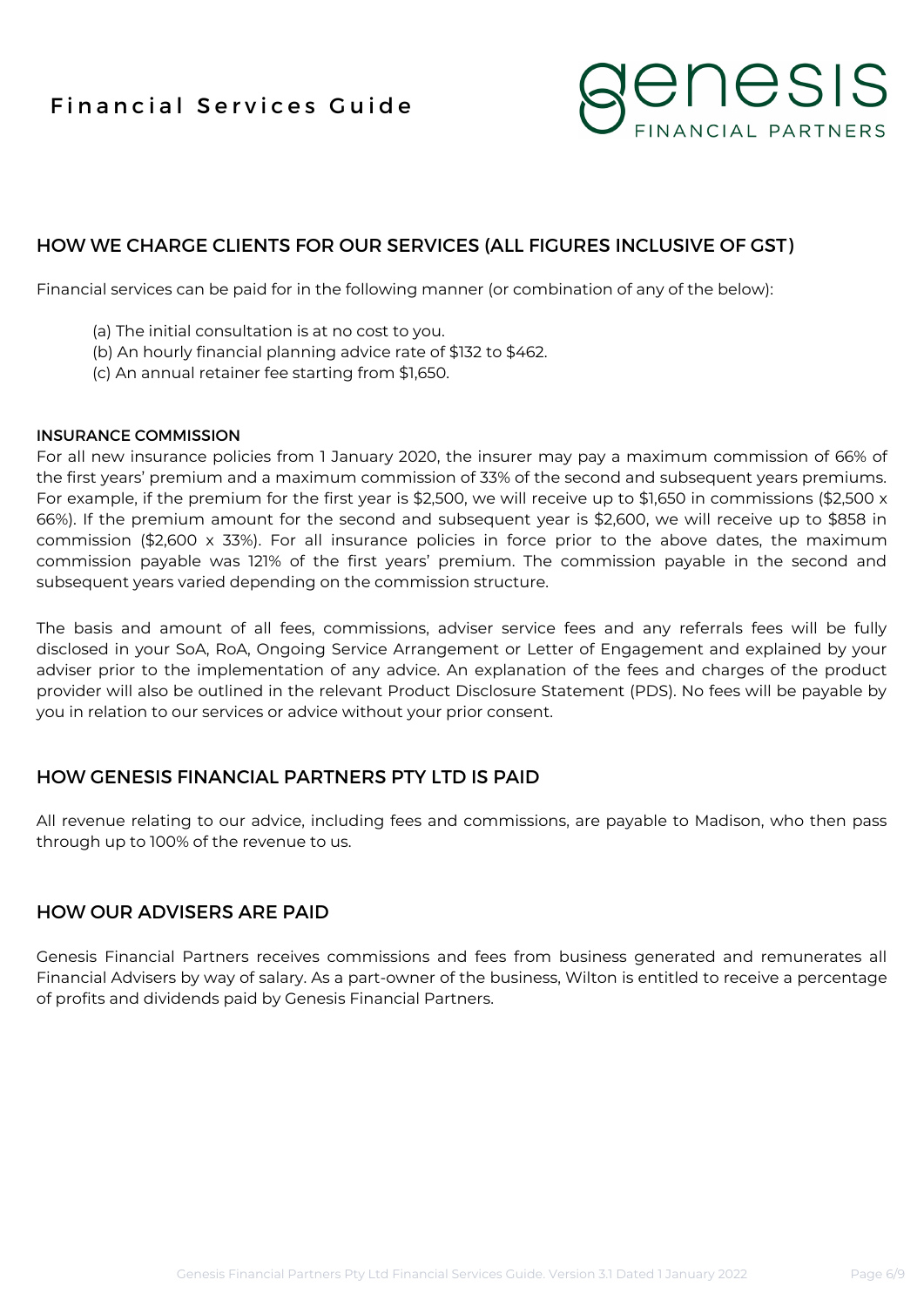

## THE INTERESTS, ASSOCIATIONS AND RELATIONSHIPS THAT MAY INFLUENCE OR AFFECT OUR ADVICE

Our recommendations to you will be based on our assessment of your personal circumstances, needs and objectives. These factors underpin our advice, but it is important for you to appreciate that our interests, associations, relationships and the benefits we receive may give rise to an actual or potential conflict of interest. We manage such conflicts and will clearly disclose any conflicts that we believe may influence our advice.

#### REFERRAL ARRANGEMENTS AND RELATED PARTY DISCLOSURES

We may make referrals to, or receive referrals from, other professionals. We do not pay, nor receive, any payments or benefits for these referrals.We may make referrals to, or receive referrals from, other professionals. We do not pay, nor receive, any payments or benefits for these referrals.

Related parties within Genesis Financial Partners are shareholders in Australian Money Market.

#### ALTERNATIVE REMUNERATION

Both we and Madison may receive non-monetary remuneration, such as entertainment and gifts, from financial institutions. These are recorded on a register of Alternative Remuneration. This register is available for inspection with 7 days' notice in writing.

## MADISON'S RELATED PARTIES

Madison is a wholly owned subsidiary of Clime Investment Management Ltd, ABN 37 067 185 899. Clime Investment Management Ltd (ASX: CIW) is a publicly listed financial services group.

Madison's parent company, Clime Investment Management Ltd has an interest or shareholding (which may be a 100% shareholding) in the following:

- Proactive Portfolios Pty Ltd
- WealthPortal Pty Limited
- Retireselect Pty Ltd
- Advicenet Pty Ltd
- Clime Capital Limited (ASX: CAM)
- CBG Capital Limited
- Stocks in Value Pty Limited, trading as Clime Direct
- Clime Investors Education Pty Ltd
- Clime Asset Management Pty Ltd, an Australian-based fund manager specialising in Australian Equities and Fixed Income Investing. Clime Asset Management Pty Ltd manages in excess of \$1Billion through discretionary mandates for families, individuals and charities, retail and wholesale unit trusts for Australian and international investments, and the listed investment company Clime Capital Limited.
- Clime Private Wealth Pty Ltd, a Corporate Authorised Representative of Clime Asset Management Pty Ltd.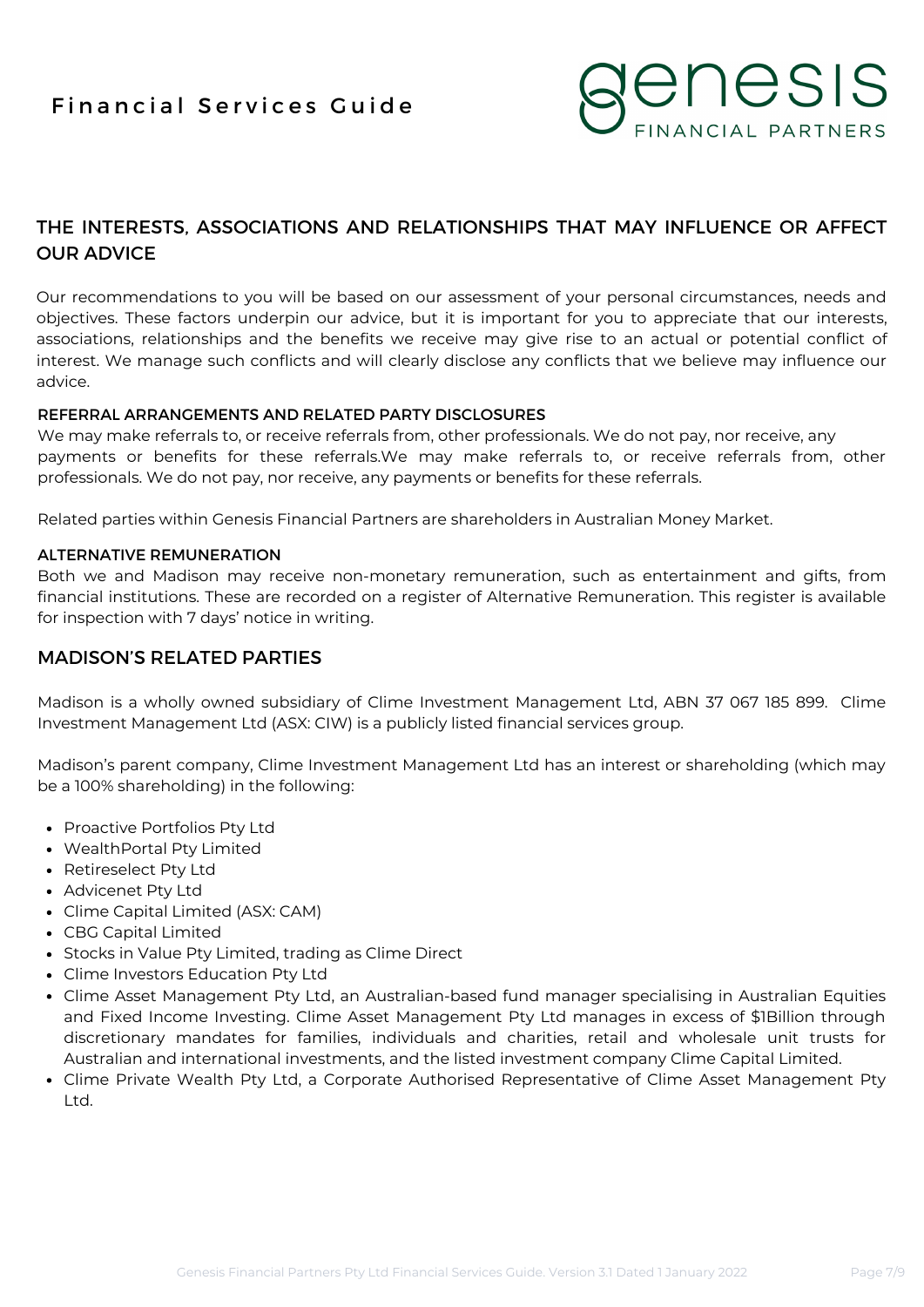

#### PAYMENTS RECEIVED BY MADISON AND ITS RELATED BODIES CORPORATE

Wealthportal Pty Ltd (WealthPortal), a related party to Madison, receives sub-promoter payments from OneVue Wealth Limited. These payments are made for the services WealthPortal render to OneVue Wealth Limited regarding WealthPortal and Retireselect.

Proactive Portfolios Pty Ltd (Proactive), a related party to Madison, receives fees for management of the Proactive Model Portfolios.

#### REPORTING YOUR CONCERNS OR MAKING A COMPLAINT

We are committed to providing a high level of client satisfaction and maintaining our reputation for honesty and integrity. If you believe we have failed to achieve this, we would like you to tell us about your concerns. We are committed to resolving any client concerns and aim to deal with any complaints quickly and fairly. If you have a complaint, it may be lodged either verbally or in writing by contacting your Adviser to discuss your complaint, or by contacting us.

You may also contact Madison's Complaints Officer to make a complaint by:

Telephone: 1300 789 575 In writing: Complaints Officer, Madison Financial Group Pty Ltd, PO Box R1776, Royal Exchange NSW, 1225

Madison will then investigate your complaint with the intention to provide a resolution within 30 days. If your complaint is not resolved to your satisfaction, you have the right to make a complaint, free of charge, to the Australian Financial Complaints Authority (AFCA).

AFCA is an external dispute resolution scheme that provides a free service to clients and is an independent and impartial body that will deal with your complaint.

You can contact AFCA on:

Telephone: 1800 931 678 Email: info@afca.org.au In writing: Australian Financial Complaints Authority Limited, GPO Box 3, Melbourne Victoria, 3001 Website: www.afca.org.au